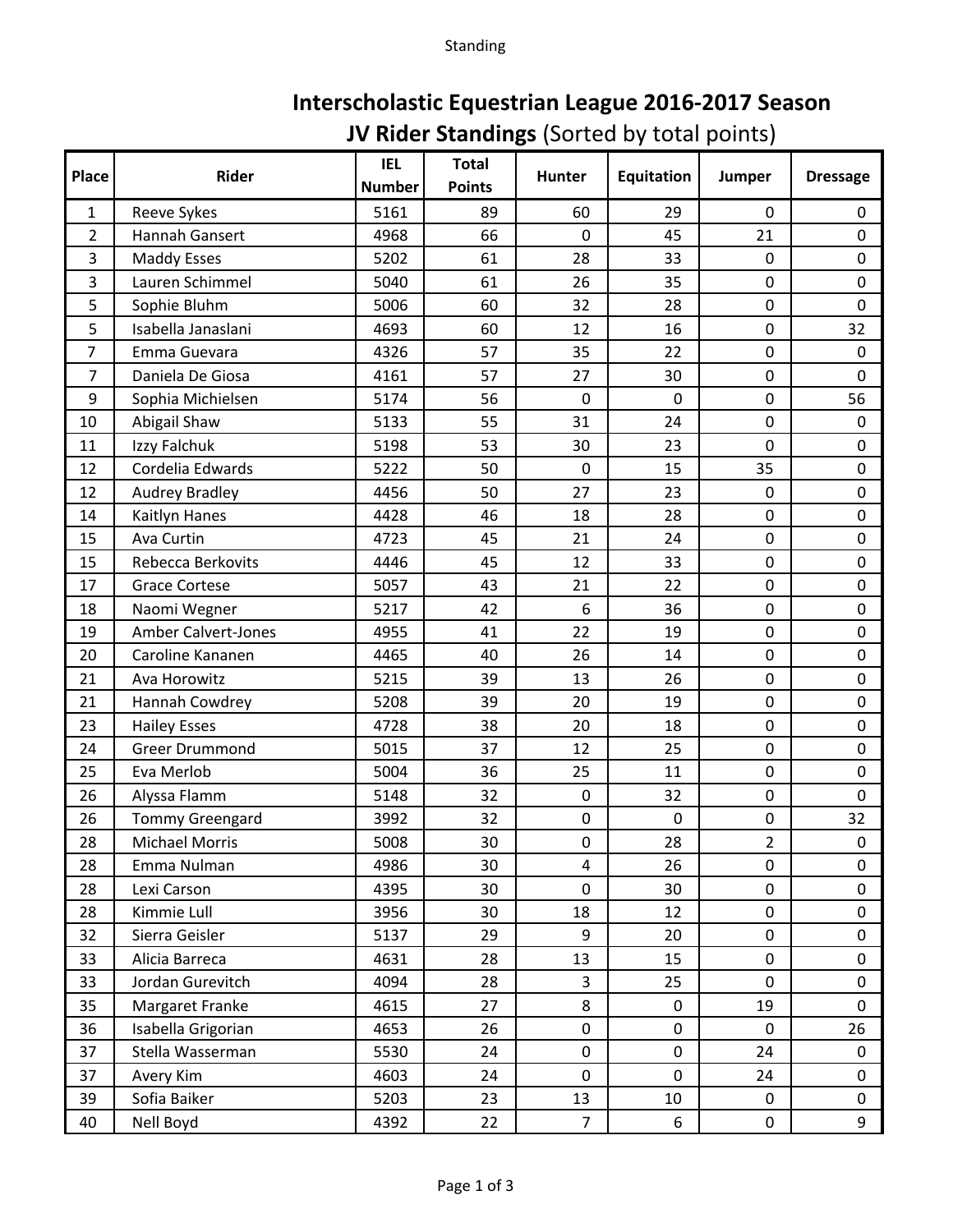| Interscholastic Equestrian League 2016-2017 Season |
|----------------------------------------------------|
| <b>JV Rider Standings</b> (Sorted by total points) |

| Place | Rider                  | <b>IEL</b><br><b>Number</b> | <b>Total</b><br><b>Points</b> | <b>Hunter</b>  | <b>Equitation</b>       | Jumper                  | <b>Dressage</b> |
|-------|------------------------|-----------------------------|-------------------------------|----------------|-------------------------|-------------------------|-----------------|
| 41    | Hannah Gray            | 5052                        | 21                            | 6              | 15                      | 0                       | 0               |
| 41    | Hannah Attar           | 4920                        | 21                            | $\overline{0}$ | 0                       | 21                      | 0               |
| 41    | Gabriela Kamins        | 4709                        | 21                            | 10             | 11                      | 0                       | 0               |
| 41    | Pilar Rae Schrage      | 4556                        | 21                            | $\mathbf 0$    | $\mathbf 0$             | 21                      | 0               |
| 45    | Ella Kaplan            | 5515                        | 20                            | 0              | 20                      | $\mathbf 0$             | 0               |
| 46    | Lily Andersson         | 4769                        | 19                            | $\mathbf{1}$   | 18                      | 0                       | 0               |
| 47    | Tabitha Okitsu         | 4687                        | 18                            | $\mathbf 0$    | $\mathbf 0$             | 18                      | 0               |
| 47    | Olivia Manasse         | 4152                        | 18                            | $\mathbf 0$    | $\boldsymbol{0}$        | 18                      | 0               |
| 49    | Lauren Mcmahon         | 4928                        | 17                            | 0              | 0                       | 17                      | 0               |
| 49    | <b>Delaney Miller</b>  | 4923                        | 17                            | $\mathbf 0$    | $\boldsymbol{0}$        | 17                      | 0               |
| 51    | Sydney Flashman        | 5195                        | 16                            | 0              | $\mathbf 0$             | 16                      | 0               |
| 51    | <b>Kate Hutchins</b>   | 4760                        | 16                            | $\mathbf 0$    | 16                      | $\pmb{0}$               | 0               |
| 53    | Hannah Rohr            | 5269                        | 15                            | $\mathbf 0$    | 15                      | $\mathbf 0$             | 0               |
| 54    | <b>Tori Scheck</b>     | 5211                        | 14                            | 5              | 9                       | $\pmb{0}$               | 0               |
| 54    | <b>Manal Barreca</b>   | 4956                        | 14                            | $\overline{2}$ | 12                      | $\mathbf 0$             | 0               |
| 54    | Veevee Holdsworth      | 4649                        | 14                            | $\mathbf 0$    | $\mathbf 0$             | 14                      | 0               |
| 57    | Chloe Beitchman        | 4952                        | 13                            | $\overline{0}$ | $\boldsymbol{0}$        | 13                      | 0               |
| 57    | Rachel Cassar          | 4792                        | 13                            | 12             | $\mathbf 1$             | 0                       | 0               |
| 59    | Mahari Blanks          | 5599                        | 12                            | $\mathbf 0$    | $\boldsymbol{0}$        | $\mathbf 0$             | 12              |
| 59    | <b>Bronwen Higley</b>  | 5059                        | 12                            | $\overline{4}$ | 8                       | $\pmb{0}$               | $\mathbf 0$     |
| 61    | <b>Megan Berkovits</b> | 4550                        | 11                            | $\mathbf{1}$   | 10                      | $\mathbf 0$             | 0               |
| 62    | Maci Anderson          | 5532                        | 10                            | $\overline{4}$ | 6                       | $\pmb{0}$               | 0               |
| 62    | Jordan Nadolenco       | 4768                        | 10                            | $\overline{2}$ | 8                       | $\mathbf 0$             | 0               |
| 62    | Sarah Meadow           | 4407                        | 10                            | $\mathbf 0$    | 10                      | $\pmb{0}$               | 0               |
| 65    | Amy Perna              | 5256                        | 9                             | $\mathbf 0$    | 9                       | $\mathbf 0$             | 0               |
| 66    | Caroline Chase         | 4994                        | 8                             | $\mathbf 0$    | $\pmb{0}$               | 8                       | 0               |
| 66    | <b>Carly Peeters</b>   | 4686                        | 8                             | 0              | 2                       | 6                       | 0               |
| 66    | Rindi Kessler          | 4249                        | 8                             | $\overline{0}$ | $\pmb{0}$               | 8                       | 0               |
| 69    | Lola Stern             | 5200                        | $\overline{7}$                | $\overline{0}$ | $\mathbf 0$             | $\overline{7}$          | 0               |
| 69    | <b>Ellery Hotchkis</b> | 5032                        | $\overline{7}$                | $\mathbf 0$    | 0                       | $\overline{7}$          | 0               |
| 69    | Charlotte Osterman     | 4934                        | $\overline{7}$                | $\mathbf 0$    | 7                       | $\mathbf 0$             | 0               |
| 72    | Isabel Friedman        | 5010                        | 5                             | 5              | $\mathbf 0$             | $\pmb{0}$               | 0               |
| 72    | <b>Ashley Fung</b>     | 4542                        | 5                             | $\mathbf 0$    | $\mathbf 0$             | 5                       | 0               |
| 74    | Ella Archie            | 5023                        | 4                             | $\pmb{0}$      | $\overline{\mathbf{4}}$ | $\pmb{0}$               | 0               |
| 74    | Natalie Darquea        | 4971                        | 4                             | $\mathbf 0$    | $\mathbf 0$             | $\overline{\mathbf{4}}$ | 0               |
| 76    | Ashleigh Adkins        | 5228                        | $\overline{3}$                | 3              | $\mathbf 0$             | $\pmb{0}$               | 0               |
| 76    | Paris Papac            | 4422                        | $\overline{3}$                | $\mathbf 0$    | 3                       | $\pmb{0}$               | 0               |
| 76    | Ally Mccartney         | 3773                        | $\overline{3}$                | $\mathbf 0$    | $\pmb{0}$               | 3                       | 0               |
| 79    | Margaret Nelson        | 5522                        | $\overline{2}$                | $\mathbf 0$    | $\overline{2}$          | 0                       | 0               |
| 79    | Sophie Root-Stevens    | 4530                        | $\overline{2}$                | $\pmb{0}$      | $\mathsf{O}\xspace$     | $\overline{2}$          | 0               |